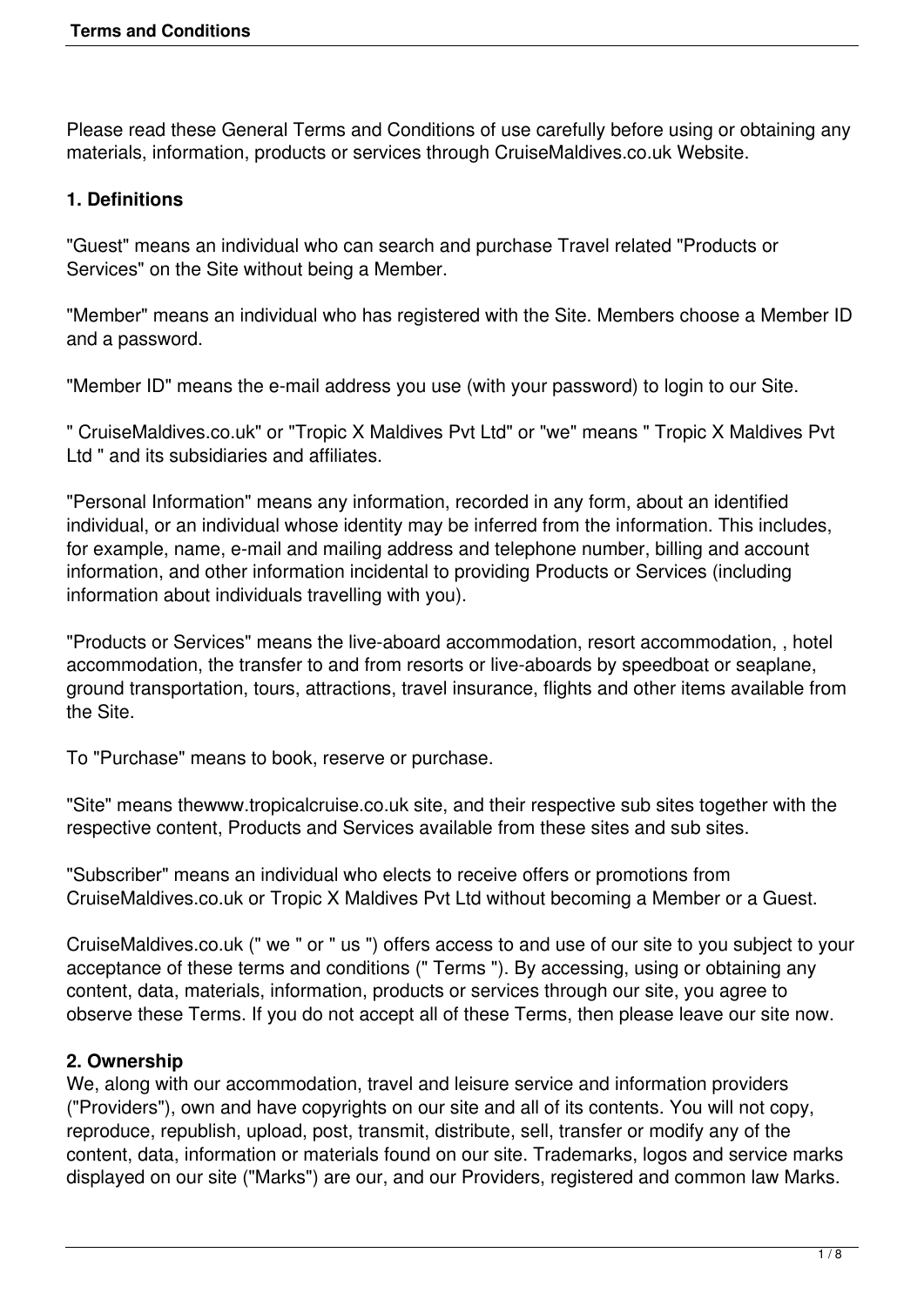Your use of and access to our site do not grant you any license or right to use any of the Marks.

### **3. Use of site**

You may only use our site if you are at least 18 years of age and can enter into binding contracts (our site is not available for use by minors). You are responsible for maintaining the secrecy of any passwords, login and account information. You will be financially accountable for all uses of our site by you and anyone using your password and login information. You may only use our site to make legitimate reservations or purchases. You may not use our site: to make any false, fraudulent or speculative reservation or any reservation in anticipation of demand; to post or transmit any unlawful, threatening, libellous, defamatory, obscene, indecent, inflammatory, pornographic or profane material or any material that could constitute or encourage conduct that would be considered a criminal offense, give rise to civil liability, or otherwise violate any law; or for any other purpose that is unlawful or prohibited by these Terms. We may, at any time and without advance notice or liability, terminate or restrict your access to all or any component of our site. We will use our reasonable commercial efforts to keep our site available on a 24-hour/7-day-a- week basis, subject to necessary scheduled downtime for maintenance, unscheduled maintenance and system outages. Your access to our site may be interrupted or unavailable at times. We cannot promise that our site will be error-free, that defects or errors will be corrected or that our site or the servers that make it available are free from viruses or other harmful components. You will not use any device, software or routine that interferes or attempts to interfere with the normal operation of our site or take any action that imposes an unreasonable load on our computer equipment.

#### **4. Privacy**

Your use of our site is subject to our Privacy Policy. You have read that privacy policy and it is reasonable and acceptable to you. Your acceptance of these Terms is also your consent to the information practices in our privacy policy.

#### **5. Links**

Our site may contain links to other sites that we do not operate or control. We are not responsible for these other sites. We provide these links for your reference and convenience. We do not endorse the contents of these other sites. These links are not an indication of our association with the owners or operators of any of these other sites. You are free to access these other sites, but you do so at your own risk.

#### **6. Warranty disclaimer**

we make no, and our providers make, no warranty of any kind regarding our site and/or any content, data, materials, information, products or services provided on our site, all of which are provided on an "as is" basis. We expressly disclaim any representation or warranty that our site will be error-free, secure or uninterrupted. We further disclaim any warranty as to the accuracy, completeness and timeliness of any content or information found on our site. we expressly disclaim and our providers expressly disclaim all warranties and conditions, including implied warranties and conditions of merchantability, fitness for a particular purpose, title, non-infringement, and those arising by statute or otherwise in law or from a course of dealing or usage of trade..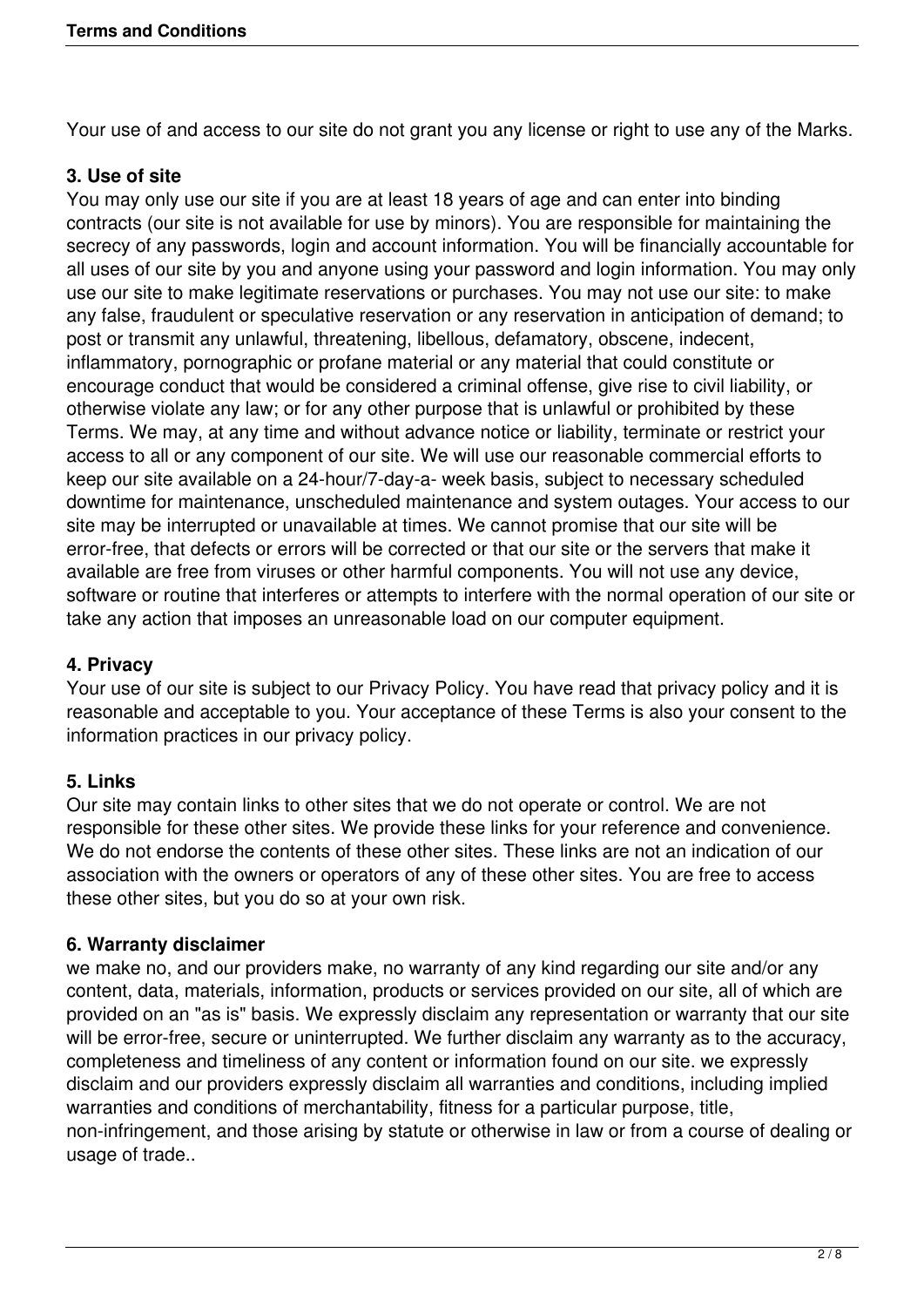#### **7. Limitation of liability**

We will not be, and our providers will not be, responsible or liable for (a) any damages to or viruses that may infect your computer equipment or other property as the result of your access to, use of or browsing in our site or your downloading of any content, information, materials, data, text, images, video or audio from our site or (b) any injury, loss, claim, damage, or any special, exemplary, punitive, indirect, incidental or consequential damages of any kind (including without limitation lost profits or lost savings), whether based in contract, tort, strict liability or otherwise, that arises out of or is in any way connected with (i) any use of our site or content, data, materials or information found therein, (ii) any failure or delay (including without limitation the use of or inability to use any component of this site for reservations or ticketing), or (iii) the performance or non performance by us or any provider, even if we have been or a provider has been advised of the possibility of damages to such parties or any other party. This disclaimer of liability applies to any damages or injury caused by any failure of performance, error, omission, interruption, deletion, defect, delay in operation or transmission, computer virus, communication line failure, theft or destruction or unauthorized access to, alteration of, or use of record, whether for breach of contract, negligence, or under any other cause of action.

If, despite the limitation above, we are or a Provider is found liable for any loss or damage which arises out of or is in any way connected with any of the occurrences described in the limitation above, then our liability and the Providers' liability will in no event exceed, in total, the sum of US\$50.00. Some countries do not allow the limitation of liability, so the limitations above may not apply to you.

#### **8. Indemnification**

You will defend and indemnify us and any Provider and each of our officers, directors, employees and agents from and against any claim, cause of action or demand, including without limitation reasonable legal and accounting fees, brought by you or on your behalf in excess of the liability described above or by third parties as a result of your breach of these Terms or the documents made part of these Terms by reference, your violation of any law or the rights of a third party or your use of our site.

#### **9. General**

The headings in these Terms are for your convenience and reference. These headings do not limit or affect these Terms. Your acceptance of these Terms and use of our site do not create a joint venture, partnership, employment or agency relationship with us. You may not assign, delegate or transfer your rights or obligations under these Terms. We may modify these Terms, at any time, by posting conspicuous notice on our site at least thirty (30) days before any modification becomes effective. Your continued use of our site, following the posting of conspicuous notice of any modification, will be subject the Terms in effect at the time of your use. You will review these Terms periodically. Your continued use of our site, following the posting of conspicuous notice of any modification, will be your acceptance of the modified Terms. Except as described in the preceding sentences, you and we can only modify these Terms in a written document signed or otherwise accepted by you and by us. Other terms and conditions may apply to your reservations, bookings and purchases of travel services through our site and to your use of other portions of our site. You will observe these other terms and conditions. If we fail to act with respect to your breach or anyone else's breach on any occasion,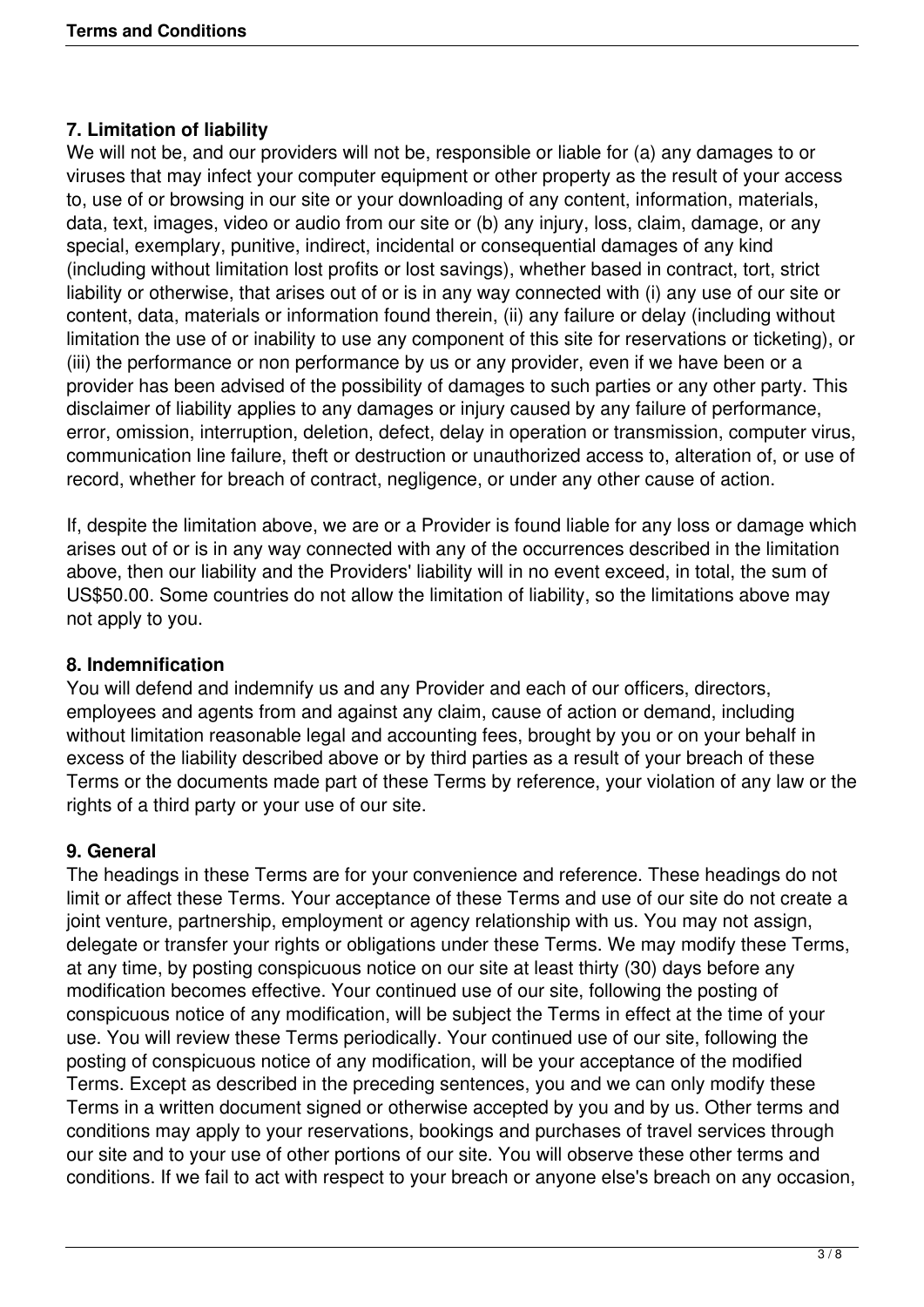we are not waiving our right to act with respect to future or similar breaches. Should a court find any of these Terms to be unenforceable or invalid, that Term will be enforced to the fullest extent permitted by applicable law and the other Terms will remain valid and enforceable. These Terms, together with those items made a part of these terms by reference, make up the entire agreement between us relating to your use of our site, and replaces any prior understandings or agreements (whether oral or written) regarding your use of our site. The laws of the Maldives without regard to its conflict of laws rules, will govern these terms and conditions, as well as your and our observance of them. If you take any legal action relating to your use of our site or these Terms, you agree to file such action only in the capital of Maldives - Male.' In any such action or any action we may initiate, the prevailing party will be entitled to recover all legal expenses incurred in connection with the action, including but not limited to costs, both taxable and non-taxable, and reasonable attorneys' fees.

It is important to note, that all the bookings with CruiseMaldives.co.uk are subject to the terms and conditions and limitations of liability imposed by airlines, resorts or live-aboards, hoteliers and other service providers including but not limited to transfer operators, resorts and restaurant operators, dive centers, dive guides, surf guides whose services we utilize, some of which limit or exclude liability in respect of death, personal injury, delay and loss or damage to baggage.

\*We strongly recommend that you take out insurance against these risks.

We always do our best to make sure that your holiday arrangements are satisfactory and we accept liability for, but only to the extent of any loss or damage sustained by you as the result of our negligence or that of our employees or agents.

However, we cannot accept any liability of whatever nature for the acts, omissions or default, whether negligent or otherwise of those airlines, resorts or live-aboards, hoteliers and other service providers including shipping companies, hoteliers or any other persons providing services in connection with your holiday pursuant to contract between themselves and yourself (which may be evidenced in writing by the issue of a ticket, voucher, coupon, or the like) and over whom we have no direct and exclusive control.

We do not accept any liability in contract or in tort for any injury, damage, loss, delay, additional expenses or inconvenience caused directly or indirectly by force majeure or other events which are beyond our control, or which are not preventable by reasonable diligence on our part including but not limited to war, civil disturbance, fire, floods, unusually severe weather, acts of God, acts of Government or of any authorities, accidents to or failure of machinery or equipment or industrial action (whether or not involving our employees and even though such action may be settled by acceding to the demands of a labour group)

#### **10. Supplier terms and conditions**

You agree to abide by the terms or conditions of purchase imposed by any supplier with whom you elect to deal.

## **Disclaimer**

Neither CruiseMaldives.co.uk nor our accommodation providers - hotels, resorts, live-aboard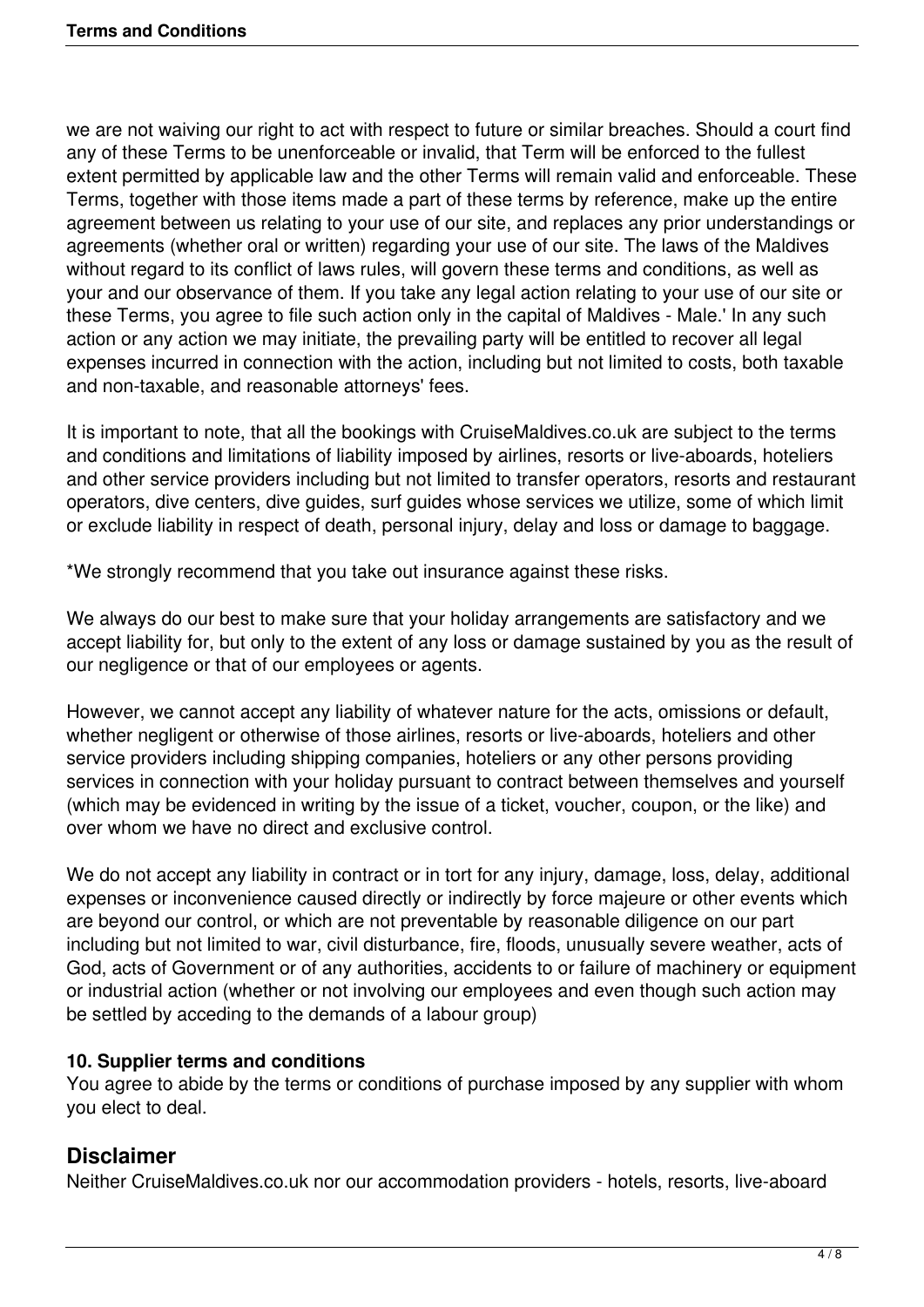providers and airlines make any promises or guarantees as to the accuracy, completeness, or adequacy of any information on this site, and CruiseMaldives.co.uk and the our providers expressly disclaims liability for any errors and omissions.

Any further discussion needed regarding refunds, please contact CruiseMaldives.co.uk Customer Service at cruise@cruisemaldives.co.uk

## **11. Contact information**

If you have any questions or concerns with respect to our Terms & Conditions Policy, you should first contact the CruiseMaldives.co.uk sales department by writing to us at cruise@cruisemaldives.co.uk. We will attempt to respond to your questions or concerns promptly after receiving them.

E-mail: cruise@cruisemaldives.co.uk

Mailing address: [Tropic X Maldives Pvt Ltd.](mailto:cruise@cruisemaldives.co.uk)

Trading as CruiseMaldives.co.uk Chaandhanee House, Gulhi Malé Atoll, Maldives Tel: (960) 777 6483 Fax: (960) 333 2511

**Booking, payment, cancellation, & booking amendment policies:**

## **Booking & payment policy:**

Please note that before entering the Maldives your passport must be valid for at least 6 months beyond the period of your stay

1. Payment can be made securely online through Paypal using Visa, Master Card, & American Express. Alternatively, a bank cheque or telegraphic money transfer for the full amount of the holiday is an accepted form of payment.

2. Once we receive your booking request we will contact you to confirm room/cabin availability according to your holiday request. A deposit of 50% of the total holiday package price will be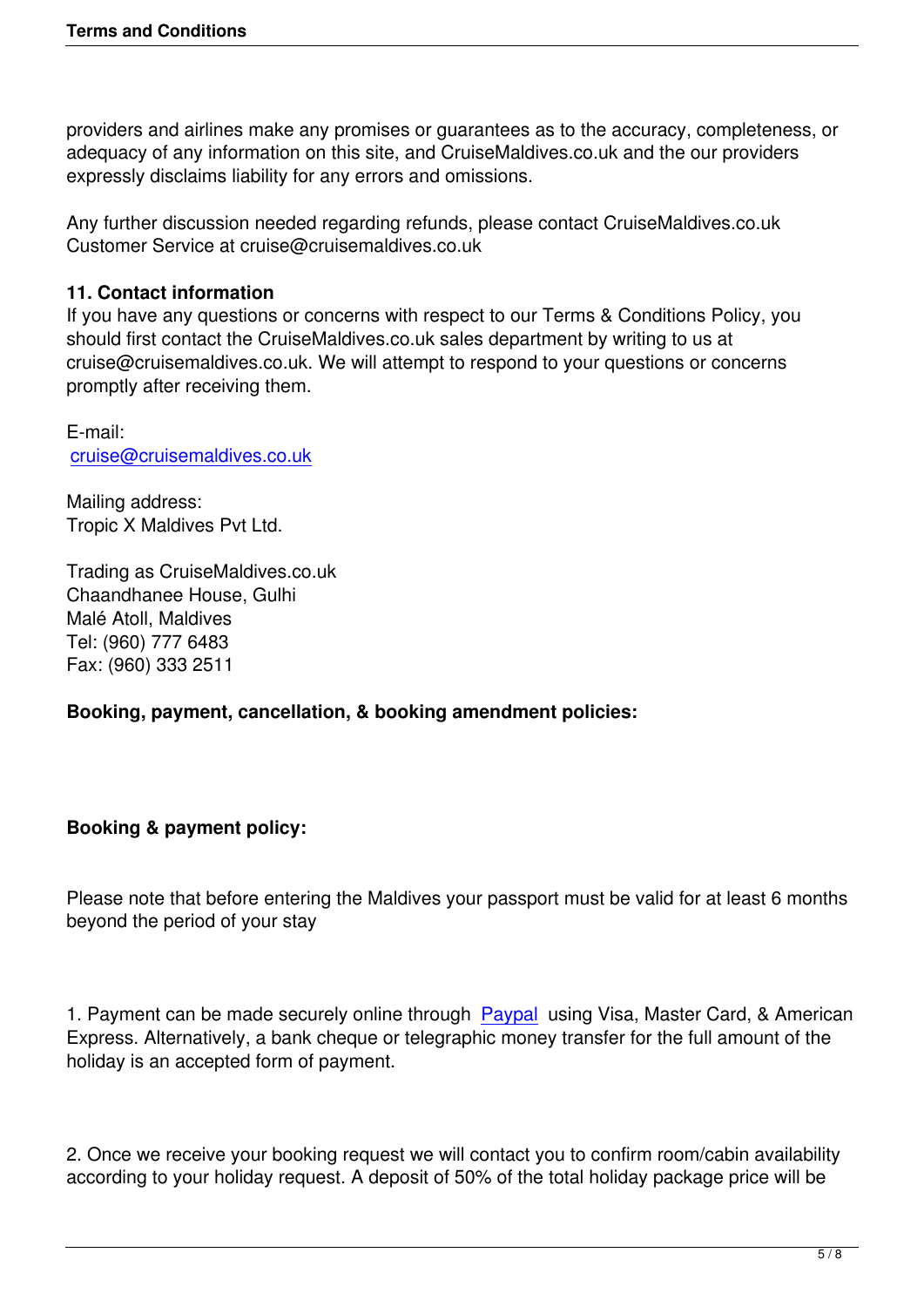automatically be debited from your credit card upon confirmation of the booking. If the booking is made within 10 weeks of your arrival, the full amount of the holiday package price will be automatically debited from your credit card upon confirmation of the booking. You will be advised when these transactions occur and you will be issued with a 'Booking Reference Number' (BRN). Should you choose to pay by bank cheque or telegraphic money transfer, your reservation will be held for a period of 14 days, and confirmed only after we receive the full payment for your holiday package at which time you will be issued with a 'Booking Reference Number' (BRN). If the full payment is not received 30 days prior to your arrival date, your booking will be cancelled automatically. Reservations made within 30 days of commencing your holiday need to be paid in full by credit card immediately.

3. Any balance remaining from the total holiday package price will be automatically debited from your credit card 10 weeks before arrival in the Maldives.

4. Once payment of the full amount of the holiday package has been received by CruiseMaldives.co.uk your booking will be re-confirmed and you will be issued with duplicate copies of the 'accommodation' vouchers via email or fax. The originals will be handed to you on your arrival in Male' by our airport customer service representatives.

**Cancellation policy:**

## **1. Refunds**

Refunds will apply for holidays being cancelled according to the amount of notice being given to CruiseMaldives.co.uk:

More than 10 weeks Loss of deposit 10 weeks - 8 weeks 50% of total holiday price 8 weeks - 6 weeks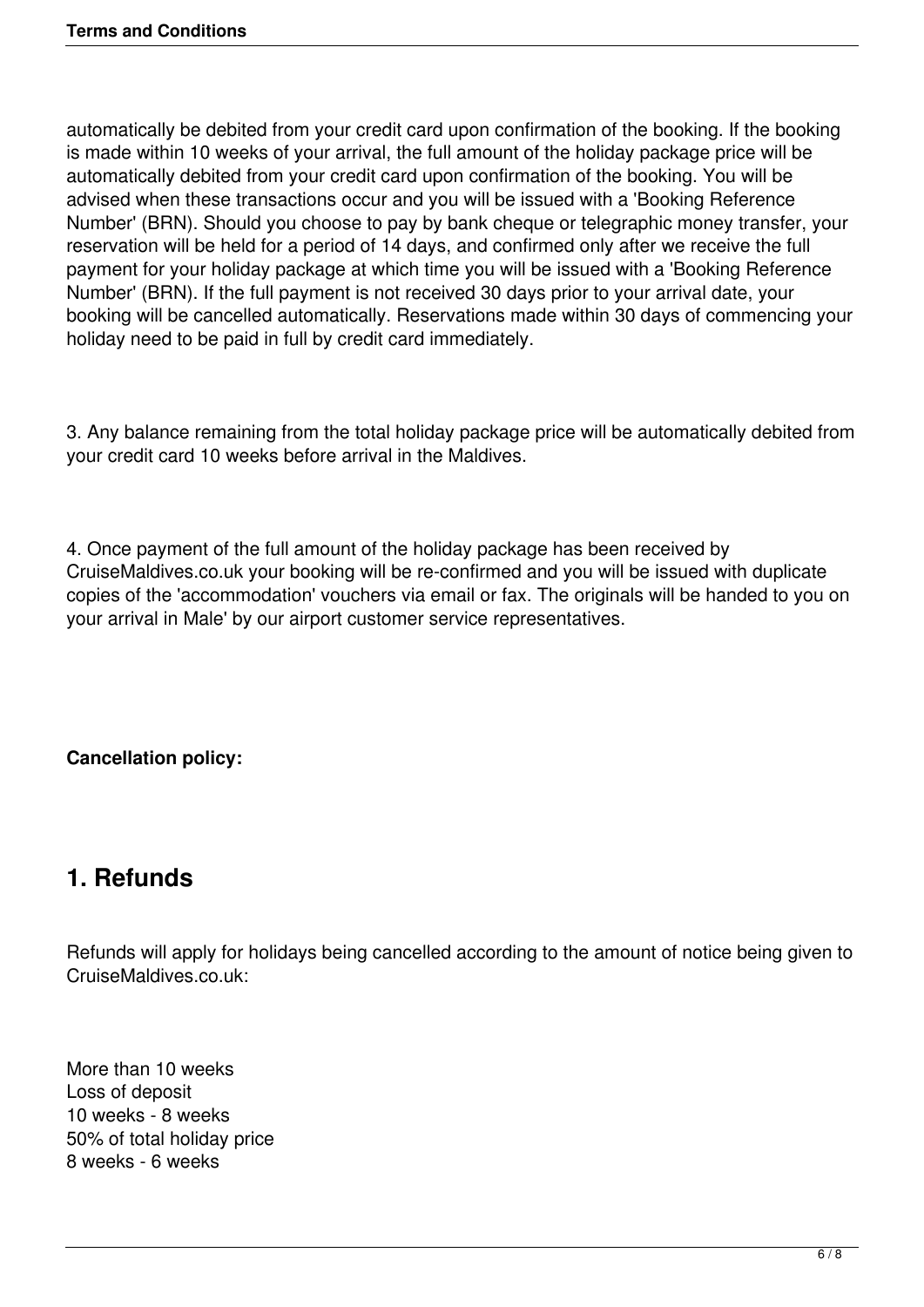75% of total holiday price 6 weeks or less 100% of total holiday price A reservation will only be considered cancelled if you have received a cancellation number from our sales reservation centre.

# **2. Deposits**

All deposits paid for holiday product or services including accommodation, transfers and supplements are non-refundable.

No-shows and Early Departures will be charged 100% of the total holiday price.

## **3. Notification**

Cancellation notification needs to be received by CruiseMaldives.co.uk in writing: cruise@cruisemaldives.co.uk or via fax +960 3332511.

### **Booking amendment policy**

## **1. Amendments**

Where you have booked and received confirmation for a holiday product or services through CruiseMaldives.co.uk and you wish to amend the purchase in some way, we will make every effort to accommodate your revised requirements. Our ability to accommodate your requests will depend on a number of factors including: the amount of time available from when you initially advised CruiseMaldives.co.uk of the amendment to the date of commencement of the holiday; the nature of the amendment request; the time of the year; the scarcity of a particular product and our ability to source an alternate holiday product or service. In some cases, it will not be possible to fulfil your wishes due to the terms and conditions imposed by our accommodation and service providers

For these reasons, we urge you to be extremely thorough and check all details relating to your choice of holiday product or services prior to finalizing a purchase. All amendment will incur a one off handling administration fee of \$150 together with any additional charges associated with the amendment.

# **2. Withdrawal of Holiday Products & Services**